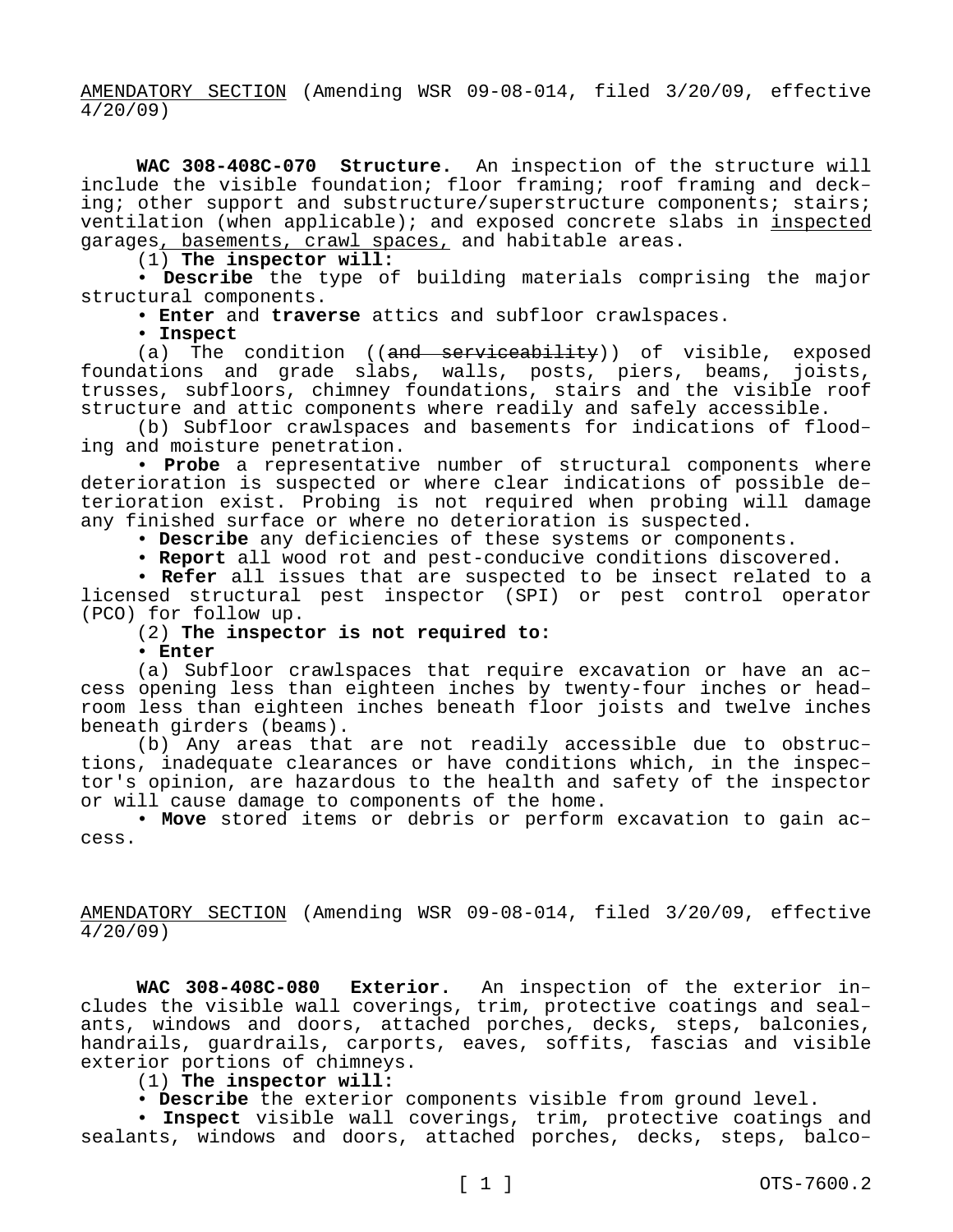nies, handrails, guardrails, carports, eaves, soffits, fascias and visible exterior portions of chimneys.

• **Probe** exterior components where deterioration is suspected or where clear indications of possible deterioration exist. Probing is not required when probing will damage any finished surface or where no deterioration is suspected.

• **Describe** any deficiencies of these systems or components.

# (2) **The inspector is not required to:**

• **Inspect**

(a) Buildings, decks, patios, fences, retaining walls, and other structures detached from the dwelling.

(b) (( $Safety$  type glass or)) The integrity of thermal window seals.

(c) Flues or verify the presence of flue liners beyond what can be safely and readily seen from the roof or the firebox of a stove or fireplace.

• **Test** or **evaluate** the operation of security locks, devices or systems.

• Enter areas beneath decks with clearances of less than ((five feet of clearance from the underside of joists to grade)) eighteen inches under joists and twelve inches under beams.

• **Evaluate** the function or condition of shutters, awnings, storm doors, storm windows, screens, and similar accessories.

AMENDATORY SECTION (Amending WSR 09-08-014, filed 3/20/09, effective 4/20/09)

**WAC 308-408C-090 Roofs.** An inspection of the roof includes the roof covering materials; gutters and downspout systems; visible flashings; roof vents; skylights, and any other roof penetrations; and the portions of the chimneys and flues visible from the exterior.

(1) **The inspector will:**

• **Traverse** the roof to inspect it.

• **Inspect** the gutters and downspout systems, visible flashings, soffits and fascias, skylights, and other roof penetrations.

• **Report** the manner in which the roof is ventilated if ventilation is required.

• **Describe** the type and general condition of roof coverings.

• **Report** multiple layers of roofing when visible or readily apparent.

• **Describe** any deficiencies of these systems or components.

(2) **The inspector is not required to:**

• **Traverse** a roof where, in the opinion of the inspector, doing so can damage roofing materials or be unsafe. If the roof is not traversed, the method used to inspect the roof must be reported.

• **Remove** snow, ice, debris or other material that obscures the roof surface or prevents access to the roof.

• **Inspect** gutter and downspout systems concealed within the structure; related underground drainage piping; and/or antennas, lightning arresters, or similar attachments.

• **Operate** powered roof ventilators.

• **Predict** remaining life expectancy of roof coverings.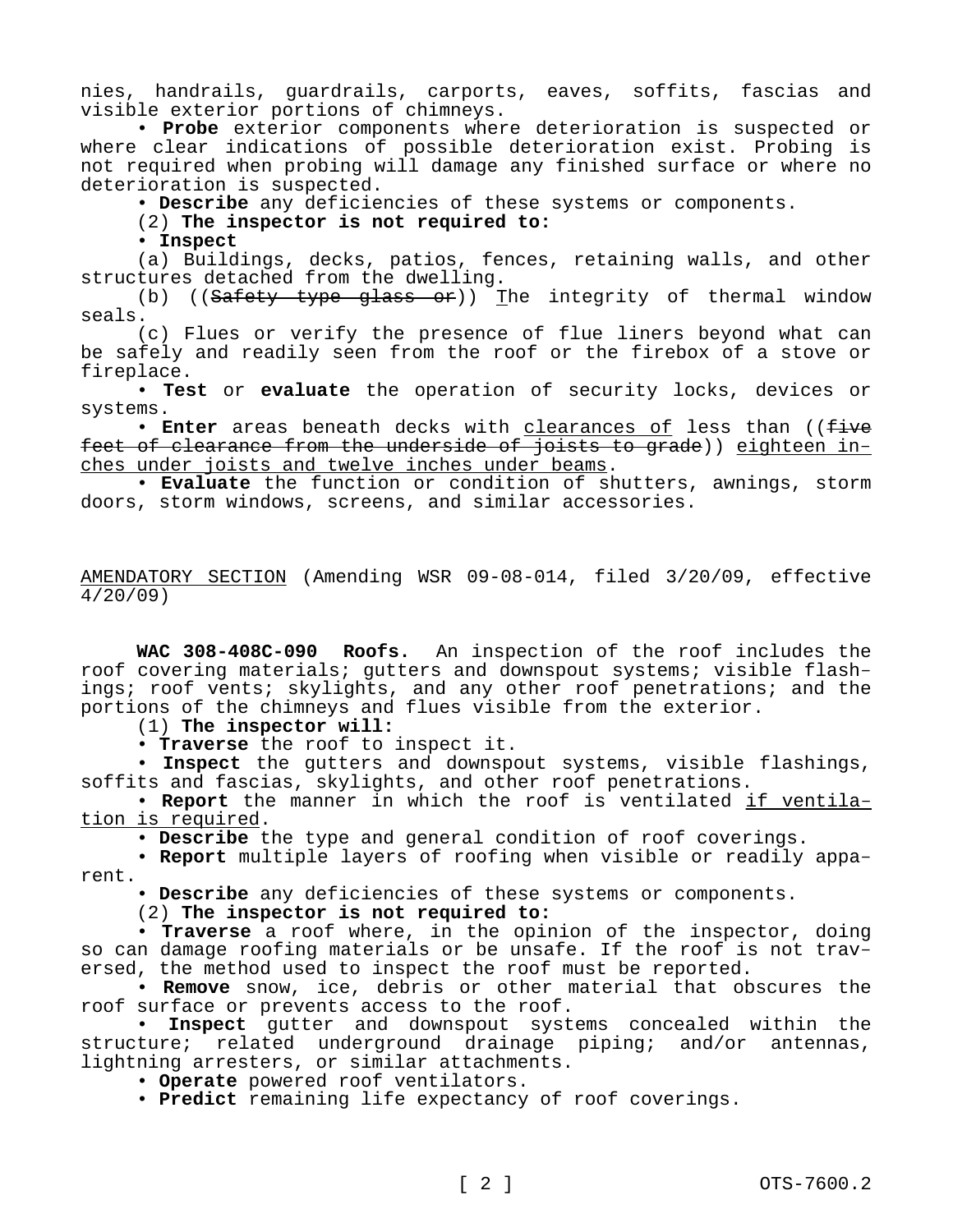AMENDATORY SECTION (Amending WSR 09-08-014, filed 3/20/09, effective 4/20/09)

**WAC 308-408C-110 Electrical system.** The inspection of the electrical system includes the service drop through the  $((\text{main panel:}))$ service equipment subpanels ((including)), feeders; branch circuits, connected devices, and lighting fixtures as well as grounding and bonding of electrical components where visible/accessible.

(1) **The inspector will:**

(a) **Describe** in the report the type of primary service, whether overhead or underground, voltage, amperage, over-current protection devices (fuses or breakers) and the type or types of branch wiring used.

(b) **Report**

(i) The existence of a connected service-grounding conductor and service-grounding electrode when same can be determined.

(ii) When no connection to a service grounding electrode can be confirmed.

(c) **Inspect** the main and branch circuit conductors for proper over-current protection and condition by visual observation after removal of the readily accessible main and subelectric panel cover(s).

(d) Report((, if present, solid conductor aluminum branch circuits. Include a statement in the report that solid conductor aluminum wiring may be hazardous and a licensed electrician should inspect the system to ensure it's safe)) the presence of electrical conductors known in the inspection industry as possibly hazardous and that a licensed electrical contractor should evaluate further the types and methods of branch wiring use.

(e) **Verify**

(i) The operation of  $((a + a)$  representative number of)) readily accessible switches, receptacles and light fixtures.

(ii) The grounding and polarity of ((a representative number of)) all readily accessible receptacles; particularly in close proximity to plumbing fixtures or at the exterior.

(iii) Ground fault circuit interrupter (GFCI) protection and arcfault circuit interrupter (AFCI) protection where currently required.

(f) **Report** the location of any inoperative, absent, or missing GFCI and/or AFCI devices when they are recommended and/or required by current industry standards.

(g) **Advise** clients that homes without ground fault or arc fault protection should have GFCI and AFCI devices installed where recommended  $((by))$  and/or required by current industry standards.

(h) **Report** on any ((circuit breaker)) service panel ((or)), subpanel<u>, and fuse boxes</u> known within the home inspection profession to have ((safety concerns)) inherit safety risks based on either design or age.

(i) **Describe** any deficiencies of these systems or components.

(2) **The inspector is not required to:**

(a) **Insert** any tool, probe or testing device into the main or subpanels.

(b) **Activate** electrical systems or branch circuits that are not energized.

(c) **Operate** circuit breakers, service disconnects or remove fuses.

(d) **Inspect** ancillary systems, including but not limited to:

(i) Timers.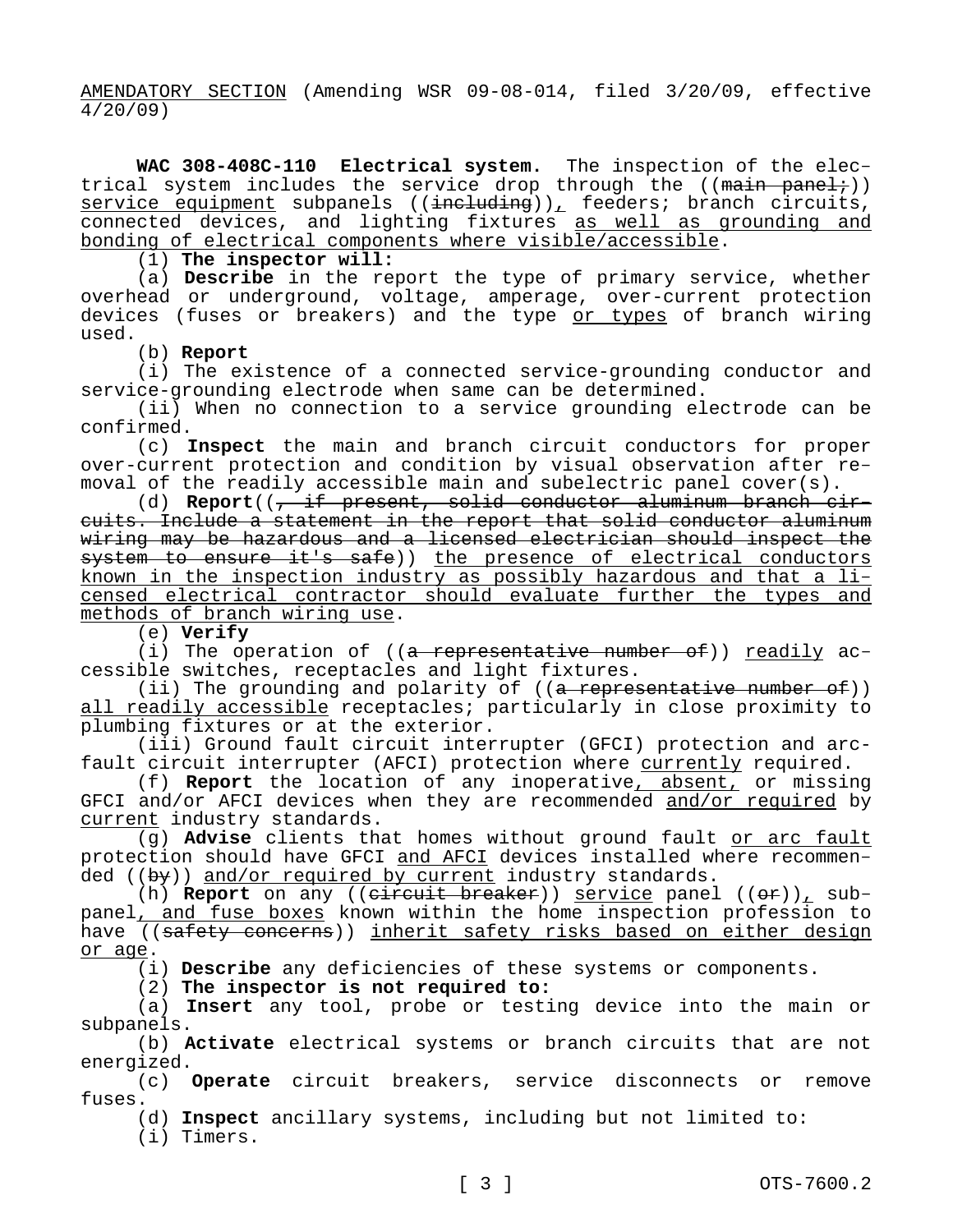(ii) Security systems.

(iii) Low voltage relays.

(iv) Smoke/heat detectors.

- (v) Antennas.
- (vi) Intercoms.

(vii) Electrical deicing tapes.

- (viii) Lawn sprinkler wiring.
- (ix) Swimming pool or spa wiring.
- (x) Central vacuum systems.

(xi) Electrical equipment that's not readily accessible.

(e) **Dismantle** any electrical device or control, except for the removal of the deadfront covers from the main service panel and subpanels.

(f) **Move** any objects, furniture, or appliances to gain access to any electrical component.

- (g) **Test** every switch, receptacle, and fixture.
- (h) **Remove** switch and receptacle cover plates.

(i) **Verify** the continuity of connected service ground(s).

AMENDATORY SECTION (Amending WSR 09-08-014, filed 3/20/09, effective 4/20/09)

**WAC 308-408C-120 Heating system.** The inspection of the heating system includes the fuel source; heating equipment; heating distribution; operating controls; flue pipes, chimneys and venting; auxiliary heating units.

(1) **The inspector will:**

(a) **Describe** the type of fuel, heating equipment, and heating distribution systems.

(b) **Operate** the system using normal readily accessible control devices.

(c) **Open** readily accessible access panels or covers provided by the manufacturer or installer, if readily detachable.

(d) **Inspect**

(i) The condition of normally operated controls and components of systems.

(ii) The condition and operation of furnaces, boilers, heat pumps, electrical central heating units and distribution systems.

(iii) Visible flue pipes and related components to ensure functional operation and proper clearance from combustibles.

(iv) Each habitable space in the home to determine whether or not there is a functioning heat source present.

(v) Spaces where fossil fuel burning heating devices are located to ensure there is air for combustion.

(vi) Electric baseboard and in-wall heaters to ensure they are functional.

(e) **Report** any evidence that indicates the possible presence of an underground storage tank.

(f) Report any open flame combustion appliances/devices present in sleeping rooms.

(g) **Describe** any deficiencies of these systems or components.

(2) **The inspector is not required to:**

(a) **Ignite** pilot lights.

(b) **Operate:**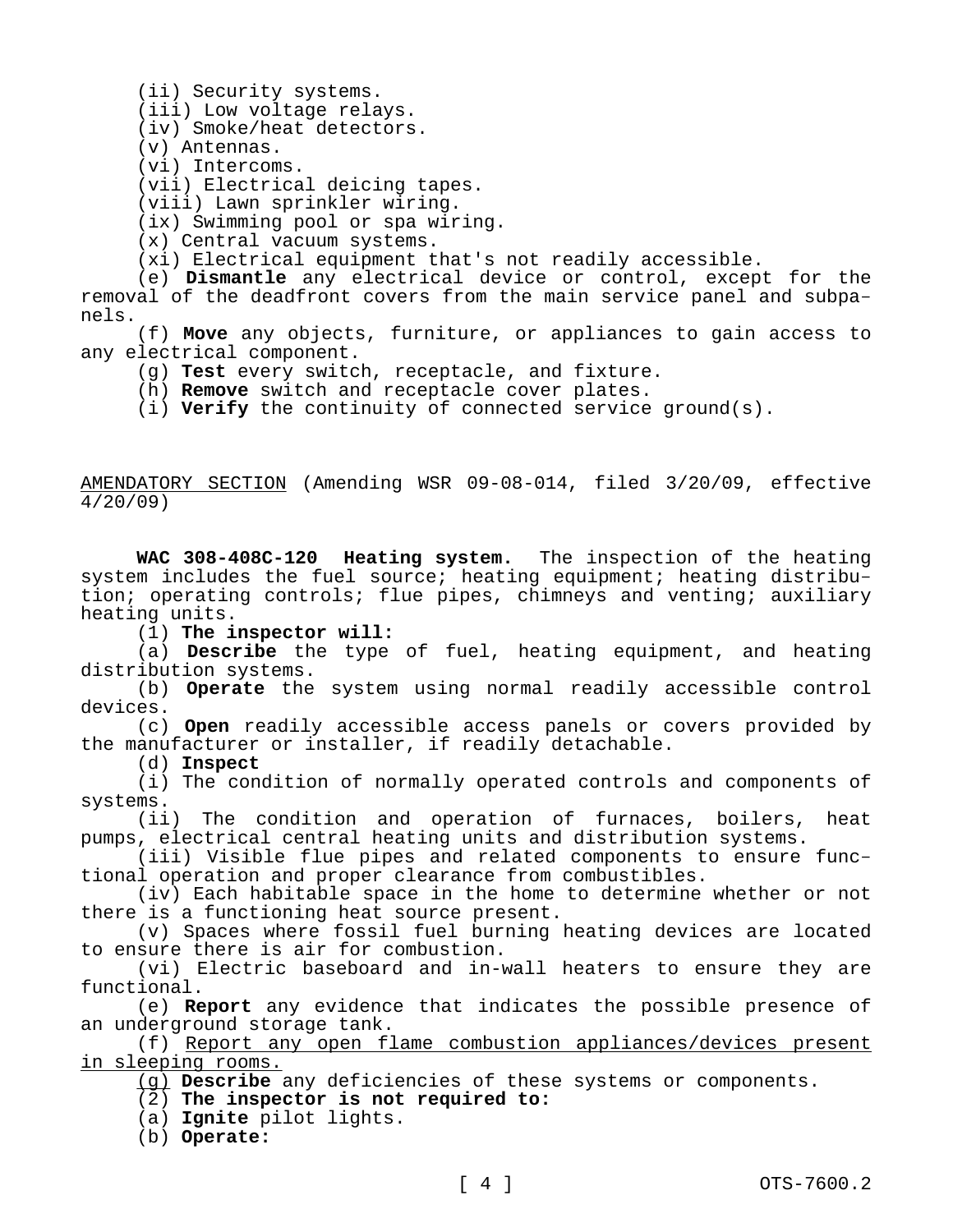(i) Heating devices or systems that do not respond to normal controls or have been shut down.

(ii) Any heating system when circumstances are not conducive to safe operation or when doing so will damage the equipment.

### (c) **Inspect** or **evaluate**

(i) Heat exchangers concealed inside furnaces and boilers.

(ii) Any heating equipment that is not readily accessible.

(iii) The interior of chimneys and flues.

(iv) Installed heating system accessories, such as humidifiers, air purifiers, motorized dampers, heat reclaimers; solar heating systems; or concealed distribution systems.

(d) **Remove** covers or panels that are not readily accessible or removable.

(e) **Dismantle** any equipment, controls, or gauges except readily identifiable access covers designed to be removed by users.

(f) **Evaluate** whether the type of material used to insulate pipes, ducts, jackets and boilers is a health hazard.

(g) **Determine:**

(i) The capacity, adequacy, or efficiency of a heating system.

(ii) Determine adequacy of combustion air.

(h) **Evaluate** thermostats or controls other than to confirm that they actually turn a system on or off.

AMENDATORY SECTION (Amending WSR 09-08-014, filed 3/20/09, effective 4/20/09)

**WAC 308-408C-130 Air conditioning systems.** The inspection of the air conditioning system includes the cooling equipment; cooling distribution equipment and the operating controls.

(1) **The inspector will:**

(a) **Describe** the central air conditioning system and energy sources.

(b) **Operate** the system using normal control devices ((and measure and record temperature differential)).

(c) **Open** readily accessible access panels or covers provided by the manufacturer or installer.

(d) **Inspect** the condition of controls and operative components of the complete system; conditions permitting.

(e) **Describe** any deficiencies of these systems or components in the inspection report.

(f) Report missing or damaged appliance disconnects.

# (2) **The inspector is not required to:**

(a) **Activate** cooling systems that have been shut down.

(b) **Inspect**

(i) Gas-fired refrigeration systems.

(ii) Evaporative coolers.

(iii) Wall or window-mounted air-conditioning units.

(iv) The system for refrigerant leaks.

(c) **Check** the coolant pressure/charge.

(d) **Determine** the efficiency, or adequacy of the system.

(e) **Operate** cooling system components if the exterior temperature is below sixty degrees Fahrenheit or when other circumstances are not conducive to safe operation or when doing so might damage the equipment.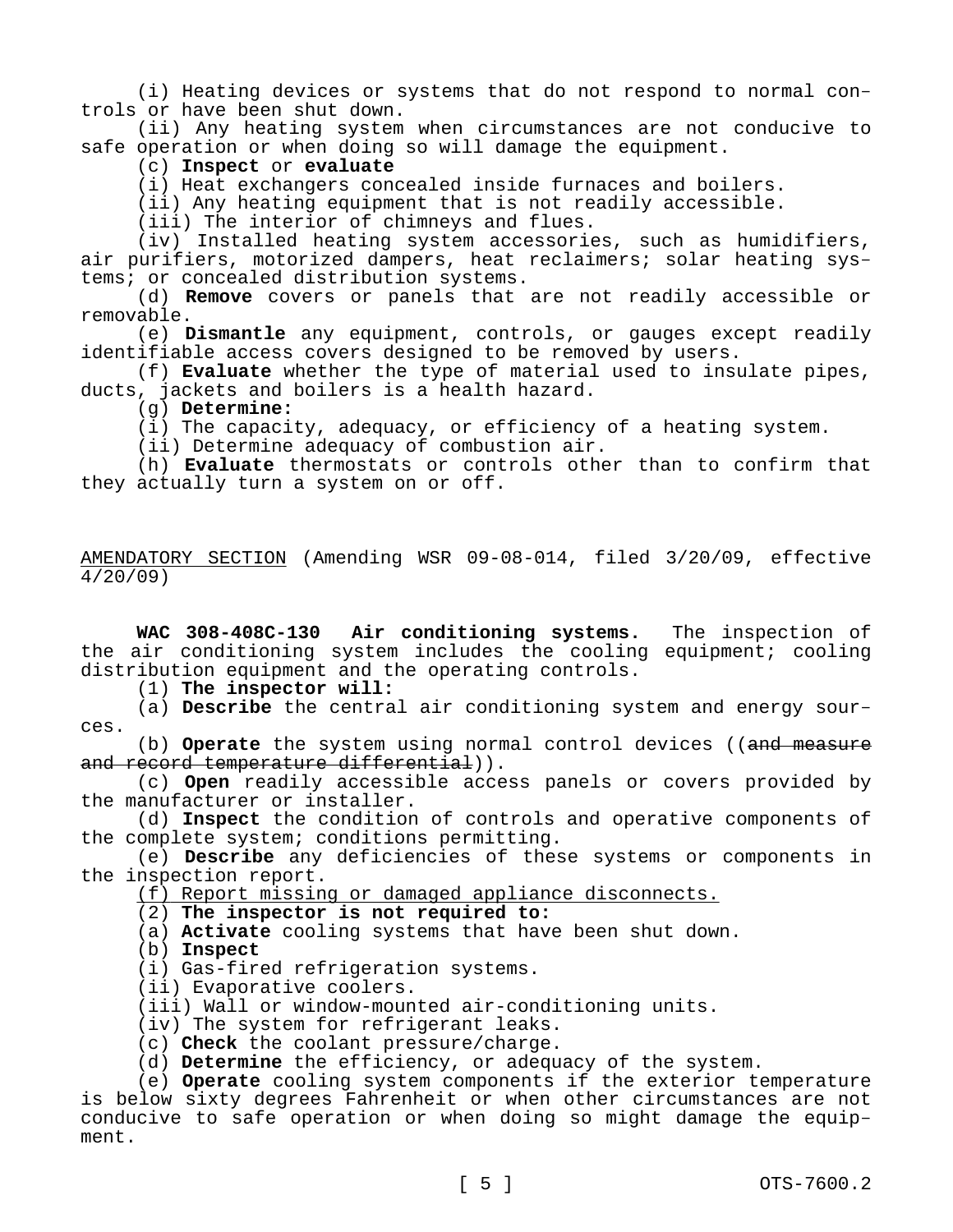(f) **Remove** covers or panels that are not readily accessible.

(g) **Dismantle** any equipment, controls, or gauges except readily identifiable access covers designed to be removed by users.

(h) **Determine** how much current the unit is drawing.

(i) **Evaluate** digital-type thermostats or controls.

AMENDATORY SECTION (Amending WSR 09-08-014, filed 3/20/09, effective 4/20/09)

**WAC 308-408C-140 Interiors.** The inspection of the interior includes the walls, ceilings, floors, windows, and doors; steps, stairways, balconies and railings.

(1) **The inspector will:**

(a) **Verify**

That steps, handrails, guardrails, stairways and landings are installed wherever necessary and **report** when they are missing or in need of repair and **report** when baluster spacing exceeds four inches.

(b) **Inspect**

(i) The overall general condition of cabinets and countertops.

(ii) Caulking and grout at kitchen and bathroom counters.

(iii) The interior walls, ceilings, and floors for indicators of concealed structural deficiencies, water infiltration or major damage.

(iv) The condition and operation of a representative number of windows and doors.

(c) **Comment**

(i) On the presence or absence of smoke ((detectors)) alarms and carbon monoxide detectors and recommend that they be installed where required by current standards.

(ii) On the presence or absence of egress where required by current standards.

(d) **Describe** any noncosmetic deficiencies of these systems or components.

(2) **The inspector is not required to:**

(a) **Report** on cosmetic conditions related to the condition of interior components.

(b) **Verify** whether all walls, floors, ceilings, doorways, cabinets and window openings are square, straight, level or plumb.

AMENDATORY SECTION (Amending WSR 09-08-014, filed 3/20/09, effective 4/20/09)

**WAC 308-408C-150 Insulation and ventilation.** The inspection of the insulation and ventilation includes the type and condition of the insulation and ventilation in viewable unfinished attics and subgrade areas as well as the installed mechanical ventilation systems.

(1) **The inspector will:**

• **Inspect** the insulation, ventilation and installed mechanical systems in viewable and accessible attics and unfinished subfloor areas.

• **Describe** the type of insulation in viewable and accessible unconditioned spaces.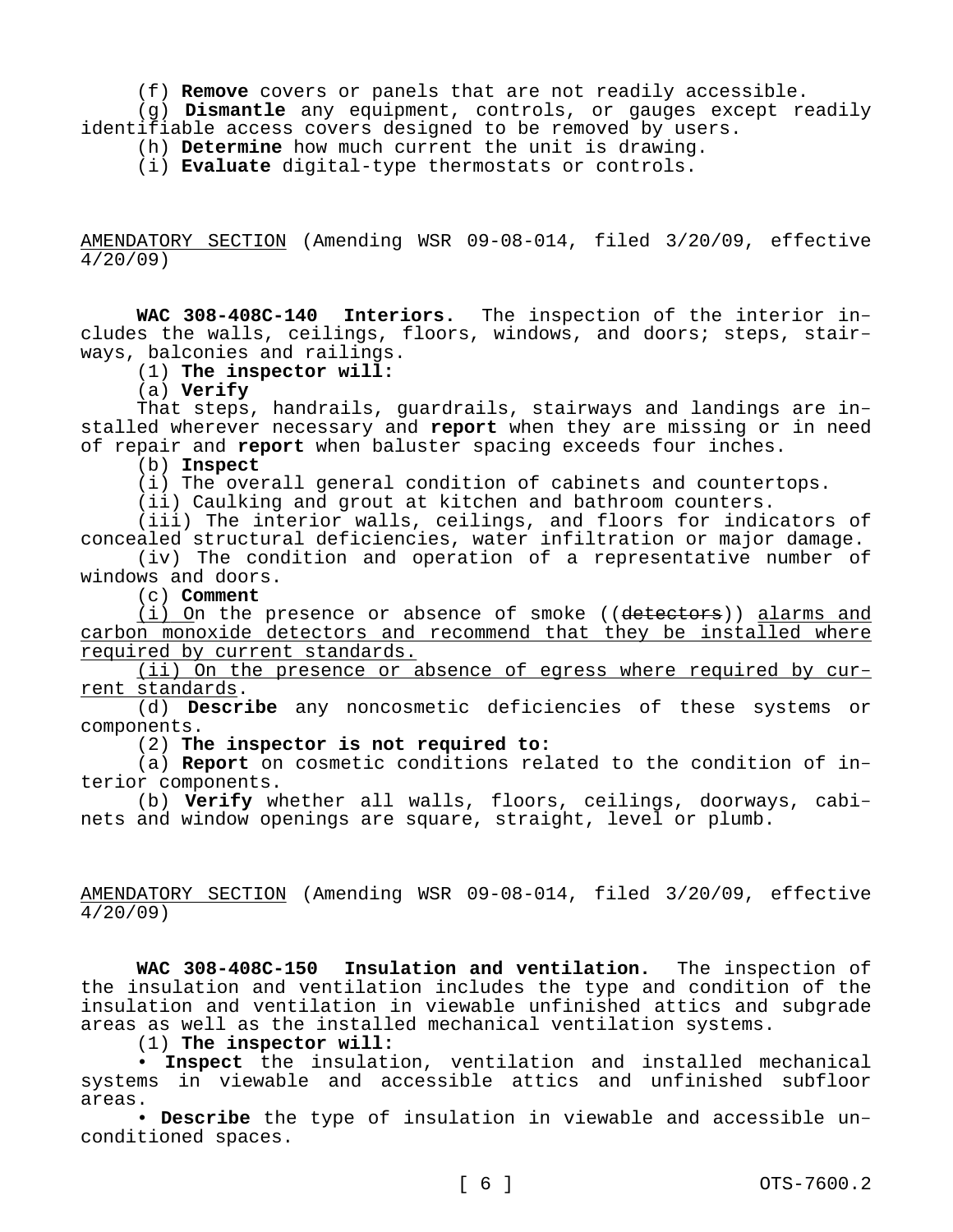• **Report** missing or inadequate vapor barriers in subfloor crawlspaces with earth floors.

• **Report** the absence of insulation at the interface between conditioned and unconditioned spaces where visible.

• **Report** the absence of insulation on heating system ductwork and supply plumbing in unconditioned spaces.

• **Report** the presence or absence of ventilation systems and their function when it can be determined.

• **Describe** any deficiencies of these systems or components.

(2) **The inspector is not required to:**

• **Determine** the presence, extent, and type of insulation and vapor barriers concealed in the exterior walls.

• **Determine** the thickness or R-value of insulation above the ceiling, in the walls or below the floors.

AMENDATORY SECTION (Amending WSR 09-08-014, filed 3/20/09, effective 4/20/09)

**WAC 308-408C-170 Site.** The inspection of the site includes the building perimeter, land grade, and water drainage directly adjacent to the foundation; trees and vegetation that adversely affect the structure; walks, grade steps, driveways, patios, and retaining walls contiguous with the structure.

(1) **The inspector will:**

(a) **Describe** the material used for driveways, walkways, patios and other flatwork around the home.

(b) **Inspect**

(i) ((For serviceability of the)) Driveways, steps, walkways, patios, flatwork and retaining walls contiguous with the structure.

(ii) For proper grading and drainage slope.

(iii) Vegetation in close proximity to the home.

(c) **Describe** any deficiencies of these systems or components.

(2) **The inspector is not required to:**

• **Inspect** fences, privacy walls or retaining walls that are not contiguous with the structure.

• **Report** the condition of soil, trees, shrubs or vegetation unless they adversely affect the structure.

• **Evaluate** hydrological or geological conditions.

• **Determine** the adequacy of bulkheads, seawalls, breakwalls, and docks.

AMENDATORY SECTION (Amending WSR 09-08-014, filed 3/20/09, effective 4/20/09)

**WAC 308-408C-180 Attached garages or carports.** The inspection of attached garages and carports includes their framing, siding, roof, doors, windows, and installed electrical/mechanical systems pertaining to the operation of the home.

(1) **The inspector will:**

• **Inspect** the condition and function of the overhead garage doors and associated hardware.